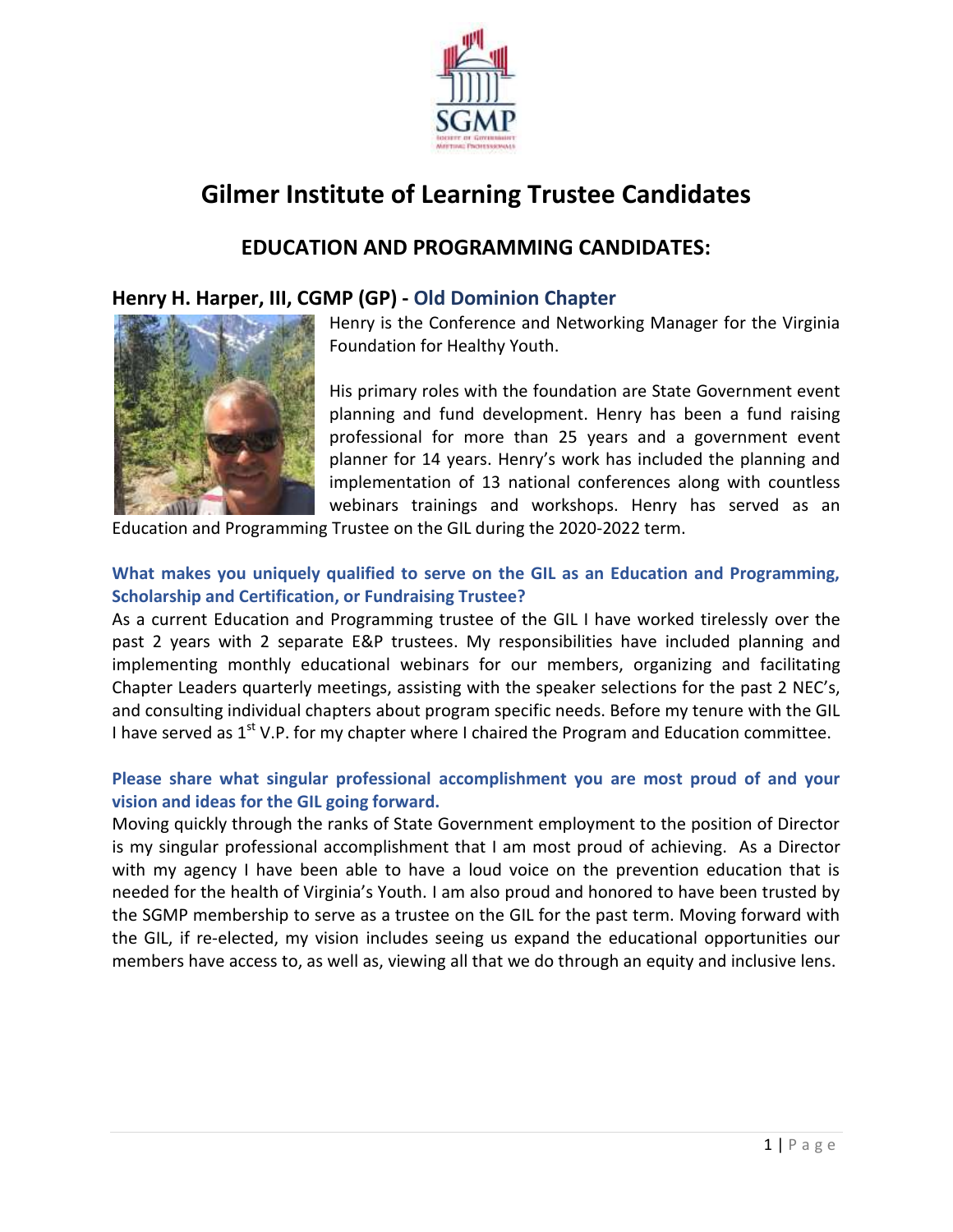

## **Lauren Lariviere, CGMP (CP) – National Capital Chapter**



Lauren is the Vice President of Conference Services at Eastern Research Group, Inc. She has been a member of SGMP since 2011.

I've been in the meeting and event planning industry for 34 years, 24 of which spent planning government meetings. I have personally planned more than 200 meetings on six continents. I was privileged to be selected as the contract planner for SGMP's National Education Conference (NEC) from 2017-2020. In 2018, ERG, the company I work for, was honored to receive SGMP's Partner of the Year Award at the NEC meeting in Norfolk, VA.

I believe my first-hand experience gives me unique insight into NEC attendees' educational goals, and what types of speakers produce the most interest and enthusiasm. I welcome the opportunity to put this insight to work for future NEC attendees, as well as helping chapters produce engaging educational monthly meetings.

My experience has also provided me the opportunity to work closely with most of the current Gilmer Trustees, and I look forward to the chance to be part of that incredibly talented and dedicated group.

I started out in the event planning world as a stage manager at a 1000 seat theater. Working in theater forced me to think outside the box, to find ways to do more with less, to bring the audience what they wanted, no matter what. As they say, the show must go on! I've never lost that mindset; my goal is always to produce an event that leaves a positive lasting impression. I'm asking you to give me the opportunity to impress you!

## **What makes you uniquely qualified to serve on the GIL as an Education and Programming, Scholarship and Certification, or Fundraising Trustee?**

I have been in the meeting and events industry for 34 years, the last 24 in government events. I was privileged to be selected as the contract planner for SGMP's National Education Conference (NEC) from 2017-2020. I believe my first-hand experience gives me unique insight into NEC attendees' educational goals, and what types of speakers produce the most interest and enthusiasm. I welcome the opportunity to put this insight to work for future NEC attendees, as well as helping chapters produce engaging educational monthly meetings. My experience has also provided me the opportunity to work closely with most of the current Gilmer Trustees, and I look forward to the chance to be part of that incredibly talented and dedicated group.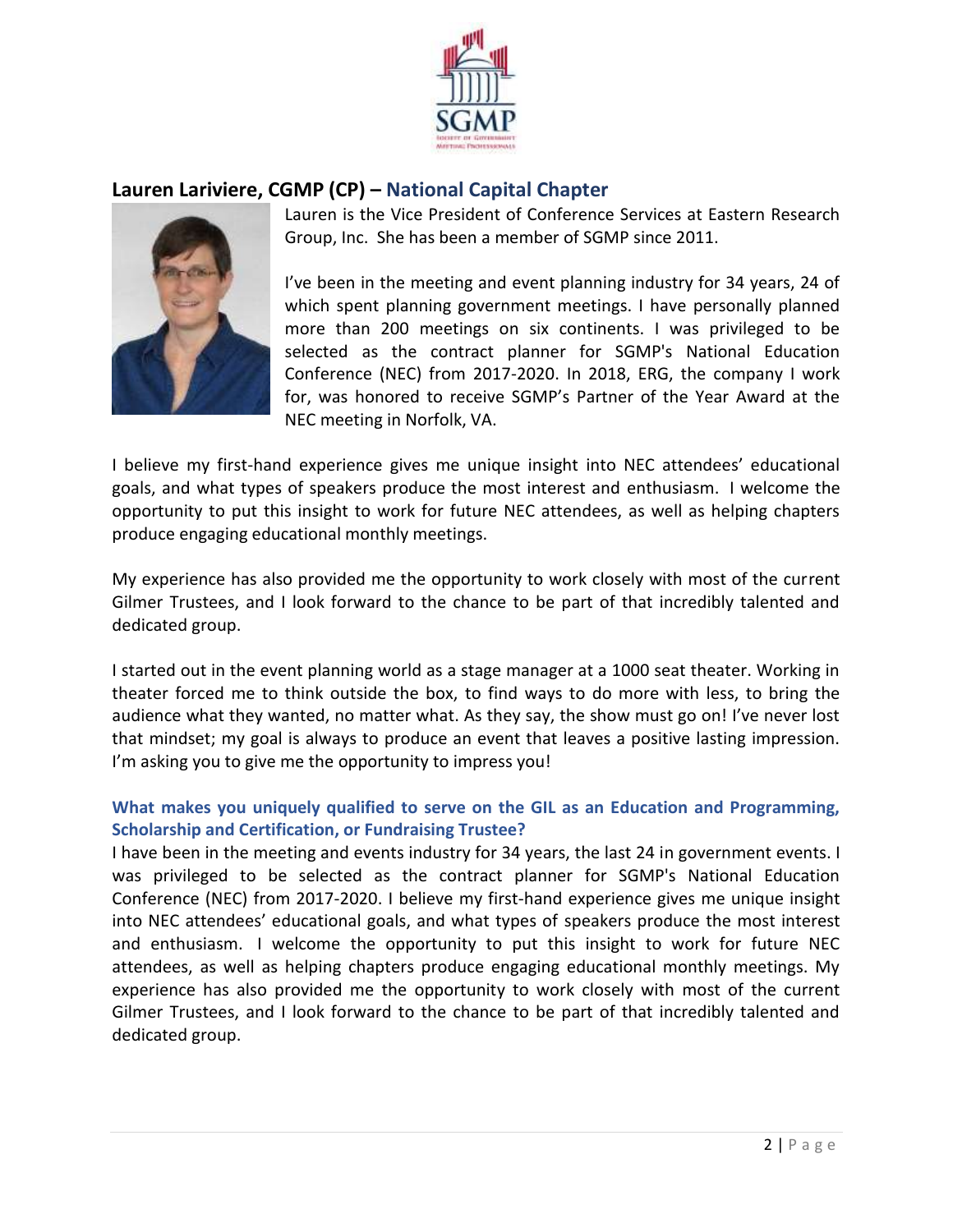

**Please share what singular professional accomplishment you are most proud of and your vision and ideas for the GIL going forward.** 

The professional accomplishment I am most proud of is heading up the ERG team that was awarded SGMP's Partner of the Year Award in 2018. It was completely unexpected, and I was truly honored to receive it, on behalf of the ERG Team. We worked very hard handling all the logistical and graphic needs for SGMP NEC, and to have that effort acknowledged was very special. I welcome the chance to put that effort to work on the GIL, especially on the education front. I look forward to reviewing the core competencies to ensure they are up to date with the current technologies and recognize the recent changes in our industry. I also look forward to helping chapter leaders develop their own diverse curriculum, and learning from them as well!

## **FUNDRAISING CANDIDATE:**

## **Erica Bradford, CGMP (S) - Rocket City Alabama Chapter**



Erica serves as the Convention Sales Manager for the Huntsville/Madison County Convention and Visitors Bureau. She has been a member of SGMP since 2018.

Being the 2021 National Board Appointed GIL Fundraising Trustee was a phenomenal experience. The experience and knowledge gained is invaluable for the upcoming years/ I thoroughly enjoyed working with my fellow fundraising Trustee, Wayne Callis while serving this past year. I exercised my event and fundraising skills. Having previous experience serving on the Tourism Summit Committee taught me the

following: to create marketing materials describing the event(s) and fundraising cause, how to conduct research for potential donors. The ability to develop marking strategies to reach the financial goal and strategically delegating tasks within the committee. This experience along with my career background proves that I'm an innovative leader, analytical thinker and performance driven.

I have the distinction to serve as a liaison for the hospitality community, i.e., hotels, restaurants, attractions and venues in my current role at the Bureau. This also allows me to keep my finger on the "pulse" of the community city and state while making several connections with decision makers. As a Rocket City Alabama Chapter Member and former Secretary, I served on the board, assist creating chapter awareness, monthly meetings reminders, program content, membership, recruitment and retention. Additionally, I collaborated on created ways to secure funding for our chapter during COVID. An example is the virtual tip jar during chapter zoom meetings.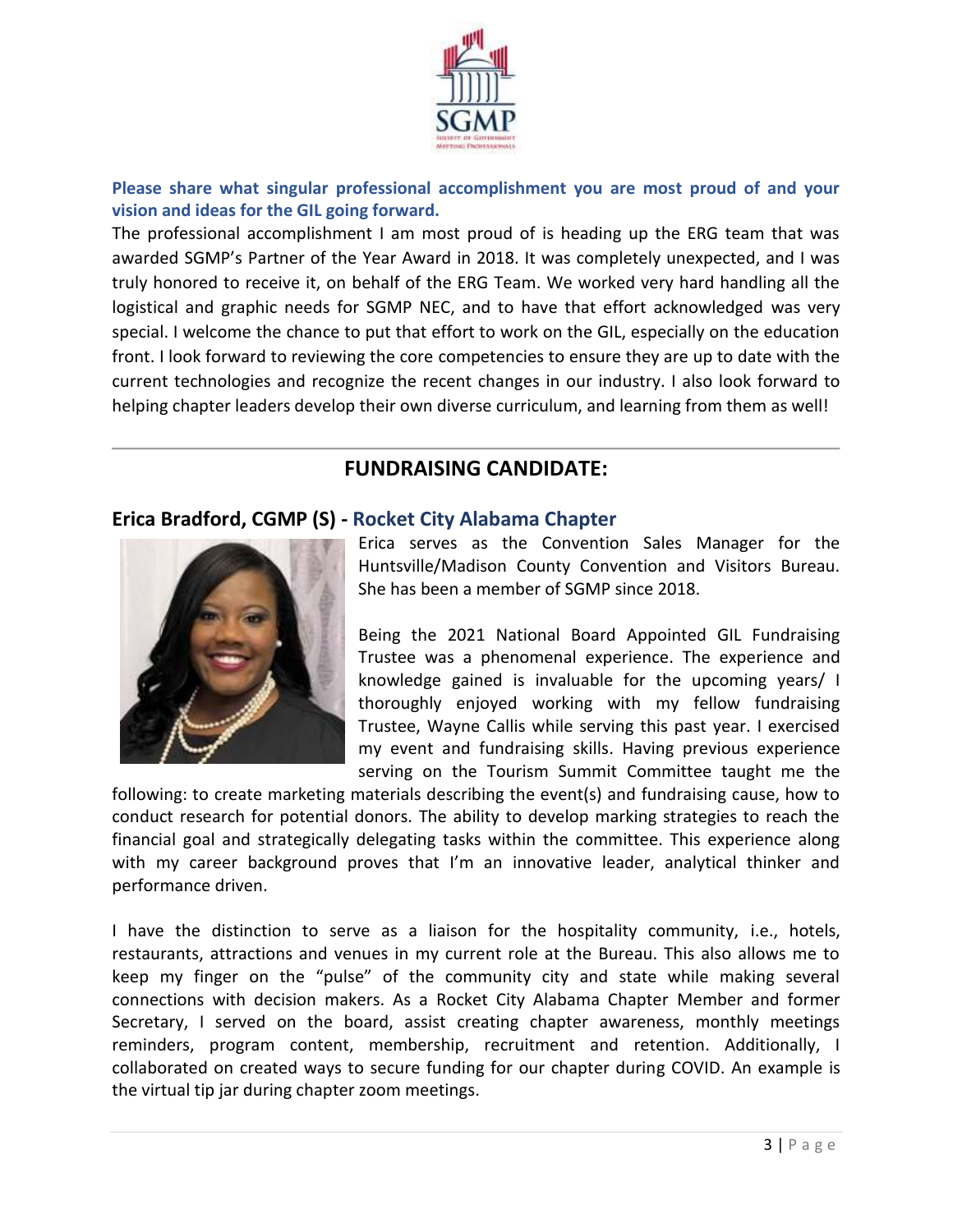

In addition to previous GIL experience, I possess many transferable and personable skills that set me aside from other nominees.

**What makes you uniquely qualified to serve on the GIL as an Education and Programming, Scholarship and Certification, or Fundraising Trustee?** 

Being the 2021 National Board Appointed GIL Trustee on the Fundraising Committee was a phenomenal experience. It gave the internal knowledge and insight which is an invaluable asset and quality to possess for the upcoming years. I thoroughly enjoyed working alongside my fellow Fundraising Trustee and National Board Members In addition to previous GIL experience; I possess many qualifications that set me aside from other nominees. While serving this past year, I exercised my event and fundraising skills. My previous experience serving on the local Tourism Summit Committee taught the following: how to create marketing materials describing the event(s) and fundraising cause, how to conduct research for potential donors, the ability to develop marketing strategies to reach the financial goal and strategically delegating tasks within the committee. This experience proves that I'm an innovative leader, analytical thinker and performance driven. I have the distinction to serve as a liaison for the hospitality community in my current role at the CVB. This also allows me to keep my finger on the "pulse" of the community, city and state while making several connections with decision makers across the U.S

#### **Please share what singular professional accomplishment you are most proud of and your vision and ideas for the GIL going forward.**

Hosting the 40<sup>th</sup> Anniversary of SGMP NEC in Huntsville, AL in 2021 while serving as an appointed GIL Fundraising Trustee is thus far my proudest professional accomplishment. This was the first *HYBRID* NEC in SGMP history! I'm extremely proud that the Rocket City Alabama Chapter, The Huntsville Madison County CVB and the Von Braun Center had the honor of hosting a successful, memorable and imperative NEC. The Theme - *Together We Thrive*! And indeed we *THRIVED*! In addition to this vital conference being a success, so was the silent auction. The silent auction brought in \$6,000 which will be applied for scholarships for the next NEC. Although challenging to secure high value items during a pandemic, it was rewarding to work alongside my fellow SGMP GIL Trustee and volunteers. From planning to execution I attribute my contributions to my previous experience in fundraising, perseverance and tenacity. Being an appointed GIL Trustee in 2021 built my momentum and I'd like the opportunity to continue to serve. My vision as a nominee is to help sustain the stability of the organization, support and develop strategic methods to assist with attaining the financial goal and support the National Board.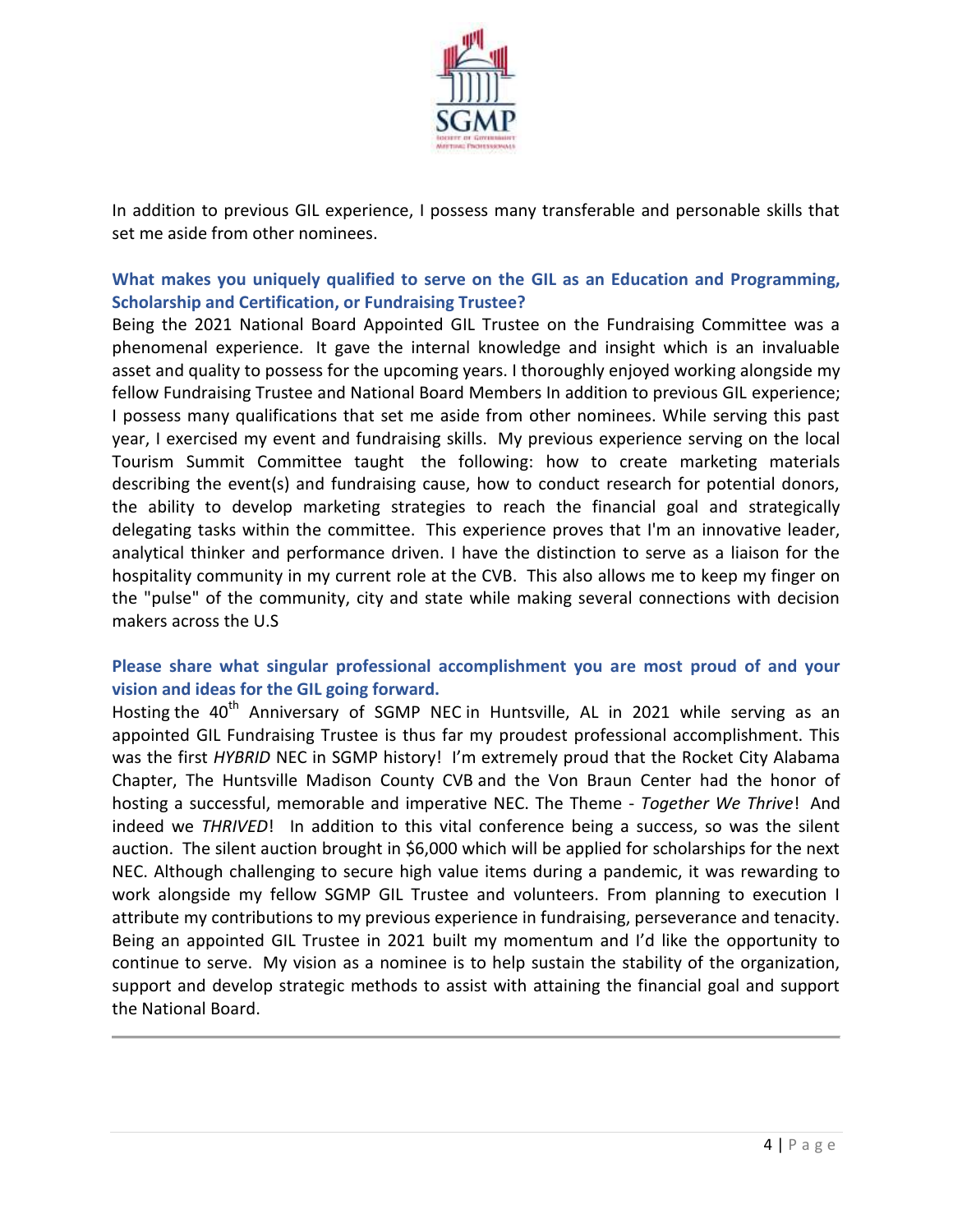

# **SCHOLARSHIP AND CERTIFICATION CANDIDATE:**

## **Mary Robinson, CGMP, CDME, CTA (S) – Michigan Chapter**



Mary is the Executive Director for Explore Brighton Howell Area. She has been an SGMP member since 2002.

Extensive experience in the hospitality industry as a CVB Executive Director and manager in the areas of hotel operations, sales, government conferences, logistic, event planning, fundraising, budget management, team building, contract negotiations and governance. Member of SGMP for 20 years. Currently serving as SGMP Scholarship & Certification Trustee - Gilmer Institute of

Learning. Supporting SGMP members and chapters through educational opportunities, certifications, training, resources, scholarships, and funding is a priority to me. Previously served as SGMP Treasurer and Director providing tools to manage and operate committees, improve finances, instill best practices for increasing monthly meeting attendance, membership recruitment, retention and scholarships. I am a leader with proven governance, analytical, organizational, problem solving and goal setting skills. I lead through supporting others to be their best and working as unified team to achieve amazing results.

## **What makes you uniquely qualified to serve on the GIL as an Education and Programming, Scholarship and Certification, or Fundraising Trustee?**

I am running for Gilmer Institute of Trustees -Scholarship and Certification and have been a member of SGMP for 20 years. Currently, I serve as a Scholarship & Certification Trustee supporting SGMP members and chapters through educational opportunities, certifications, training, resources, scholarships, and funding. I have extensive experience in the hospitality industry as a CVB Executive Director and manager in the areas of hotel operations, sales, government conferences, logistic, event planning, fundraising, budget management, team building, contract negotiations and governance. I previously served as SGMP Treasurer and Director providing tools to manage and operate committees, improve finances, instill best practices for increasing monthly meeting attendance, membership recruitment, retention, and scholarships. I am a trailblazer with proven governance, analytical, organizational, problem solving and goal setting skills. I lead through supporting others to be their best and working as unified team to achieve amazing results.

## **Please share what singular professional accomplishment you are most proud of and your vision and ideas for the GIL going forward.**

I am honored to serve on the Gil as well as on my CVB state association, Michigan Association of Convention & Visitors Bureaus (MACVB) as Vice President. I am proud to have renewed my Certified Government Meetings Professional (CGMP), Certified Destination Management